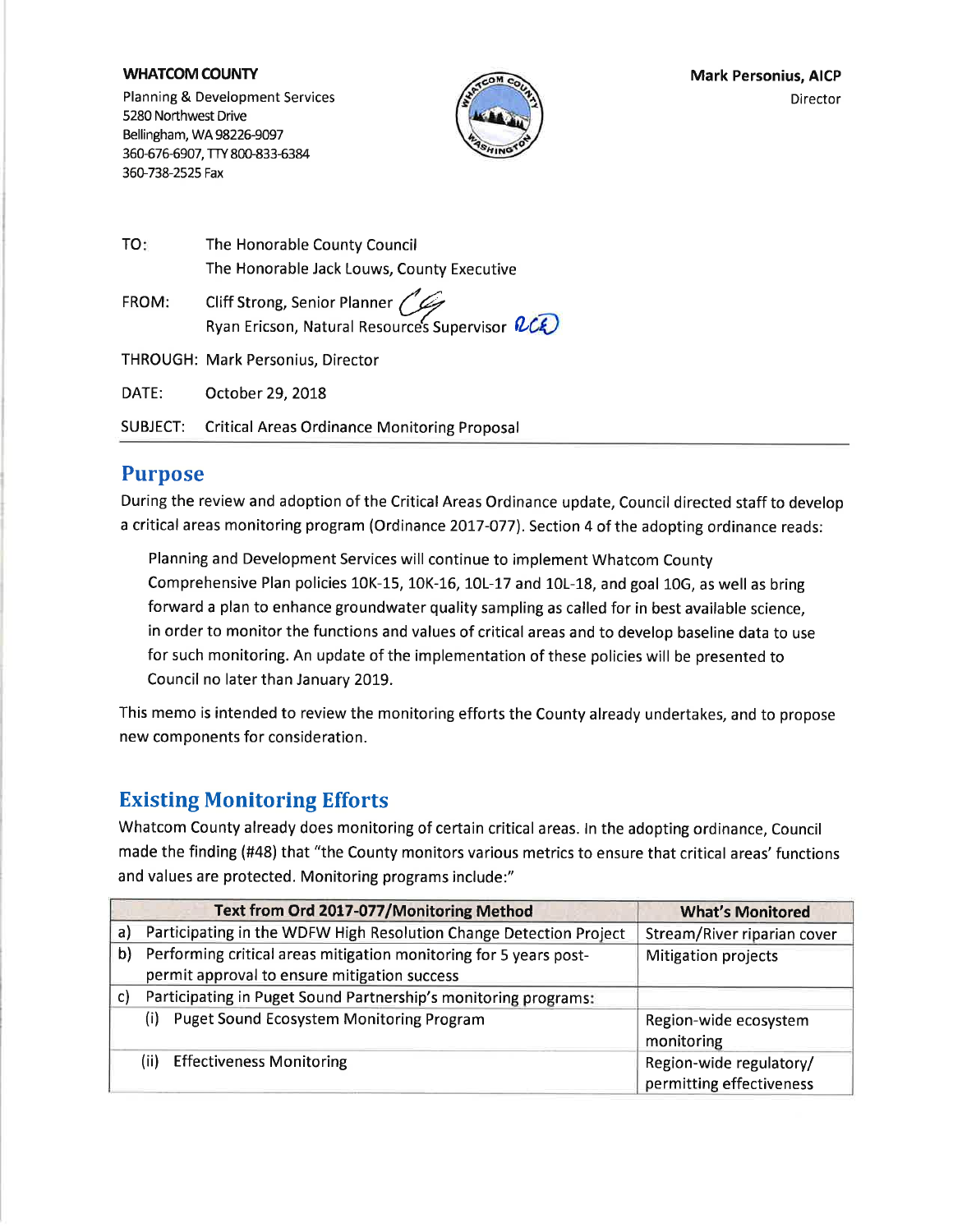|                                          | Text from Ord 2017-077/Monitoring Method                              | <b>What's Monitored</b>   |
|------------------------------------------|-----------------------------------------------------------------------|---------------------------|
| Puget Sound Vital Signs Program<br>(iii) |                                                                       | Region-wide ecosystem     |
|                                          |                                                                       | monitoring                |
| d)                                       | PDS' ongoing administrative review of consistency between CAO         | Regulatory/ permitting    |
|                                          | requirements and permit conditions to ensure staff is applying code   | consistency               |
|                                          | requirements consistently and correctly                               |                           |
| e)                                       | CPAL Conservation Farm Plan monitoring to ensure the CPAL             | Regulatory/ permitting    |
|                                          | program is working effectively                                        | effectiveness             |
| f                                        | Whatcom Clean Water Program, Pollution Identification and             | Water quality in streams  |
|                                          | Correction (PIC) Program, and Surface Water Quality Monitoring to     |                           |
|                                          | identify and improve water quality issues                             |                           |
| g)                                       | Whatcom County Health Department's Potable Water Well Testing         | Drinking water quality in |
|                                          | Program to test new wells for contaminants in order to meet state     | aquifers                  |
|                                          | water quality standards                                               |                           |
| h)                                       | Monitoring of the Department of Ecology's Drinking Water/Well         | Drinking water quality in |
|                                          | Testing Program for monitoring drinking water quality                 | aquifers                  |
| i)                                       | Participation in the nascent Nooksack-Fraser Transboundary            | Drinking water quality in |
|                                          | Nitrogen Study to work cooperatively with Canadian and U.S.           | aquifers                  |
|                                          | agencies to address the transboundary issue of excess nitrogen in the |                           |
|                                          | aquifer                                                               |                           |
| j)                                       | Council's formation in 2016 of the Whatcom County Wildlife Advisory   | Monitoring guidance       |
|                                          | Committee to develop critical area monitoring and adaptive            |                           |
|                                          | management program recommendations                                    |                           |
| k)                                       | The Wildlife Advisory Committee's preparation of the Whatcom          | Ecosystem baseline        |
|                                          | County 2017 Ecosystem Report, including existing ecosystem baseline   | conditions assessment     |
|                                          | conditions assessment and findings                                    |                           |

# **Countywide Ecosystem Functions and Values Baseline Study & Effectiveness Monitoring**

During the CAO review, Council asked for, and staff provided, an estimate to do a baseline study of our critical areas, from whence we could measure the effectiveness of our CAO. Staff pointed out that there is no statutory requirement to do jurisdiction-wide, long-term monitoring of the CAO's effectiveness.<sup>[1](#page-1-0)</sup> We could only find two jurisdictions (King and Snohomish counties) that have performed such a task, and both were done only once, and both received EPA grants to do so.

Nonetheless, staff provided Council an estimate of developing such a program for Whatcom County. It included two stages: the initial baseline study and an ongoing monitoring program.

l

<span id="page-1-0"></span> $1$  Though the Growth Management Hearings Board in several of their decisions has indicated that doing so would be valuable, and in some cases *required* where the jurisdiction proposed something *not* based on Best Available Science.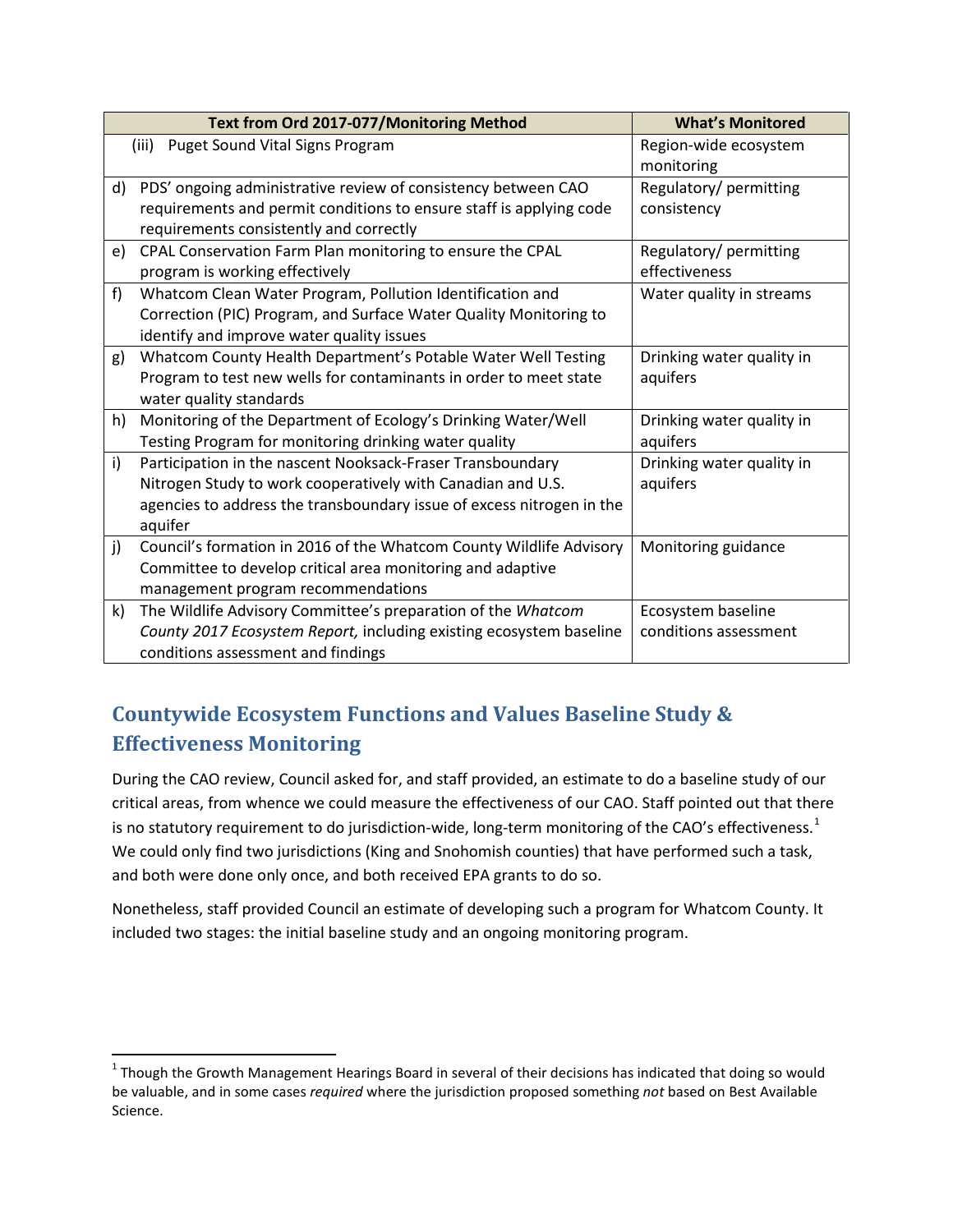| <b>FTEs</b><br>Cost<br><b>Recurrence</b><br><b>Ecosystem Functions and Values Baseline Study</b><br>0.25<br>$$250,000-$<br>Once<br>\$400,000<br>• Hire a consultant to design the baseline analysis, develop<br>data architecture, develop assessment data forms, and<br>train field crew (WC staff). The baseline analysis is an on-<br>the-ground rapid assessment to ground truth GIS data sets<br>for ecosystem health. |
|-----------------------------------------------------------------------------------------------------------------------------------------------------------------------------------------------------------------------------------------------------------------------------------------------------------------------------------------------------------------------------------------------------------------------------|
|                                                                                                                                                                                                                                                                                                                                                                                                                             |
|                                                                                                                                                                                                                                                                                                                                                                                                                             |
|                                                                                                                                                                                                                                                                                                                                                                                                                             |
|                                                                                                                                                                                                                                                                                                                                                                                                                             |
|                                                                                                                                                                                                                                                                                                                                                                                                                             |
|                                                                                                                                                                                                                                                                                                                                                                                                                             |
|                                                                                                                                                                                                                                                                                                                                                                                                                             |
| • Create working relationship with Western University and<br>citizen science community                                                                                                                                                                                                                                                                                                                                      |
| • Use a stratified random sampling analysis for site selection                                                                                                                                                                                                                                                                                                                                                              |
| in order to maintain statistical integrity. PDS would                                                                                                                                                                                                                                                                                                                                                                       |
| recommend 7 sites for each unique ecosystem                                                                                                                                                                                                                                                                                                                                                                                 |
| (nearshore/offshore/sand spit, marine riparian, wetland,                                                                                                                                                                                                                                                                                                                                                                    |
| fresh water stream/river, fresh water lake,                                                                                                                                                                                                                                                                                                                                                                                 |
| grassland/prairie/AG, upland forest,) for a total of 49 sites.                                                                                                                                                                                                                                                                                                                                                              |
| The Wildlife Committee has established 5 habitat                                                                                                                                                                                                                                                                                                                                                                            |
| categories for their report to Council; the study design                                                                                                                                                                                                                                                                                                                                                                    |
| would use these categories as one of the stratification                                                                                                                                                                                                                                                                                                                                                                     |
| levels.                                                                                                                                                                                                                                                                                                                                                                                                                     |
| • Complete Rapid Habitat Assessments for various habitats                                                                                                                                                                                                                                                                                                                                                                   |
| and wildlife (bird, amphibian, upland vegetation                                                                                                                                                                                                                                                                                                                                                                            |
| (grassland, forest (secession type), bald), streams, marine                                                                                                                                                                                                                                                                                                                                                                 |
| riparian, riparian, wetlands, lakes, nearshore                                                                                                                                                                                                                                                                                                                                                                              |
| • GIS Vegetation Change Analysis (WDFW High Resolution                                                                                                                                                                                                                                                                                                                                                                      |
| Change Detection)                                                                                                                                                                                                                                                                                                                                                                                                           |
| • Water quality conventional sampling at each site as                                                                                                                                                                                                                                                                                                                                                                       |
| applicable                                                                                                                                                                                                                                                                                                                                                                                                                  |
| • Wetland Prediction Model (work with Snohomish County                                                                                                                                                                                                                                                                                                                                                                      |
| and Skagit County)                                                                                                                                                                                                                                                                                                                                                                                                          |
| • GIS Analysis                                                                                                                                                                                                                                                                                                                                                                                                              |
| • Laboratory Analysis                                                                                                                                                                                                                                                                                                                                                                                                       |
| • Citizen Scientist Workshops                                                                                                                                                                                                                                                                                                                                                                                               |
| <b>Baseline Ecosystem Functions and Values Monitoring</b><br>0.25<br>\$100,000<br>Every 5                                                                                                                                                                                                                                                                                                                                   |
| Program<br>years                                                                                                                                                                                                                                                                                                                                                                                                            |
| • Complete Rapid Habitat Assessments                                                                                                                                                                                                                                                                                                                                                                                        |
| • Laboratory Analysis<br>• Internal assessment of program consistency (Permit                                                                                                                                                                                                                                                                                                                                               |
| issuance + Mitigation)                                                                                                                                                                                                                                                                                                                                                                                                      |
| • Wetland Prediction Model Maintenance                                                                                                                                                                                                                                                                                                                                                                                      |
| • Citizen Scientist Workshops                                                                                                                                                                                                                                                                                                                                                                                               |

# **The State's Recommendation**

The Department of Commerce (DOC) has released a draft Chapter 7 of their updated Critical Areas Assistance Handbook addressing Monitoring and Adaptive Management. In it, they classify three different types of CAO monitoring: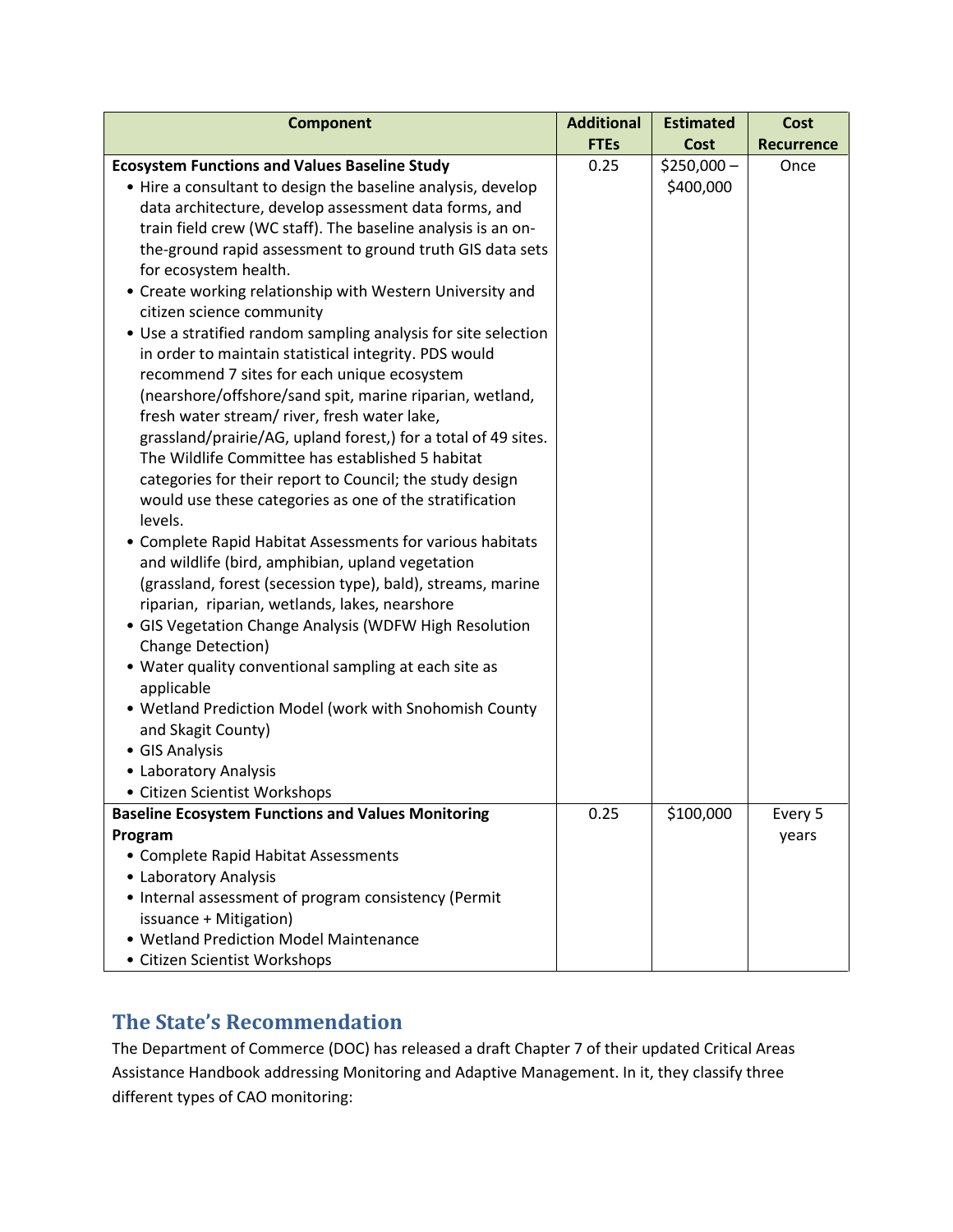- *Permit implementation monitoring* asks: (1) whether the local government issued a permit consistent with the regulations; and (2) did the projects as built comply with all of the conditions noted in the permit. Data is about individual permits.
- *Effectiveness monitoring* continues to ask the two permit implementation monitoring questions noted above over a longer period of time: Are permits being issued that are consistent with all regulatory requirements and are projects continuing to meet permit requirements? Effectiveness monitoring can also address procedural improvements to improve efficiency of the permit system. The data is not about the individual permit, but whether and how to adaptively manage the system.
- *Validation monitoring* asks general ecosystem questions about whether critical areas functions and values are being protected, and whether we are achieving no net loss of the ecosystem. Another term for this type of monitoring is status and trends monitoring. Validation monitoring requires extensive scientific research that is probably beyond the resources of most local governments.

The DOC recommends against individual jurisdictions performing validation monitoring (a.k.a., what we've been calling "Ecosystem Functions and Values Monitoring"), pointing out that this type of monitoring is typically conducted regionally or as part of a particular scientific study. Rather, they recommend that jurisdictions start off with permit implementation monitoring and, as the monitoring system is built, add in effectiveness monitoring.

# **Staff Recommendation**

Based on the DOC recommendation, staff recommends that we enhance and formalize our existing Permit Implementation and Effectiveness monitoring. Though we already do these to some extent, it has been *ad hoc*. By "formalize," we mean that it be done regularly, with a defined purpose, that regular reports be made available to the public, and that we use adaptive management to continually improve our permitting process and regulations.

To this end, staff would develop a monitoring protocol and incorporate it into our standard procedures. This would include:

- Developing a regular schedule
- Reviewing our permit tracking software to ensure that it's adequately set up to produce desired results
- Developing a sampling protocol
- Having a protocol for incorporating geographic information into our GIS system
- Developing a reporting template, and
- Develop an adaptive management protocol for addressing any deficiencies found.

We believe this can be achieved with existing staff, and that no additional funds would be needed.

Staff further recommends that the Wildlife Advisory Committee be involved in recommending amendments to our code and/or permitting process.